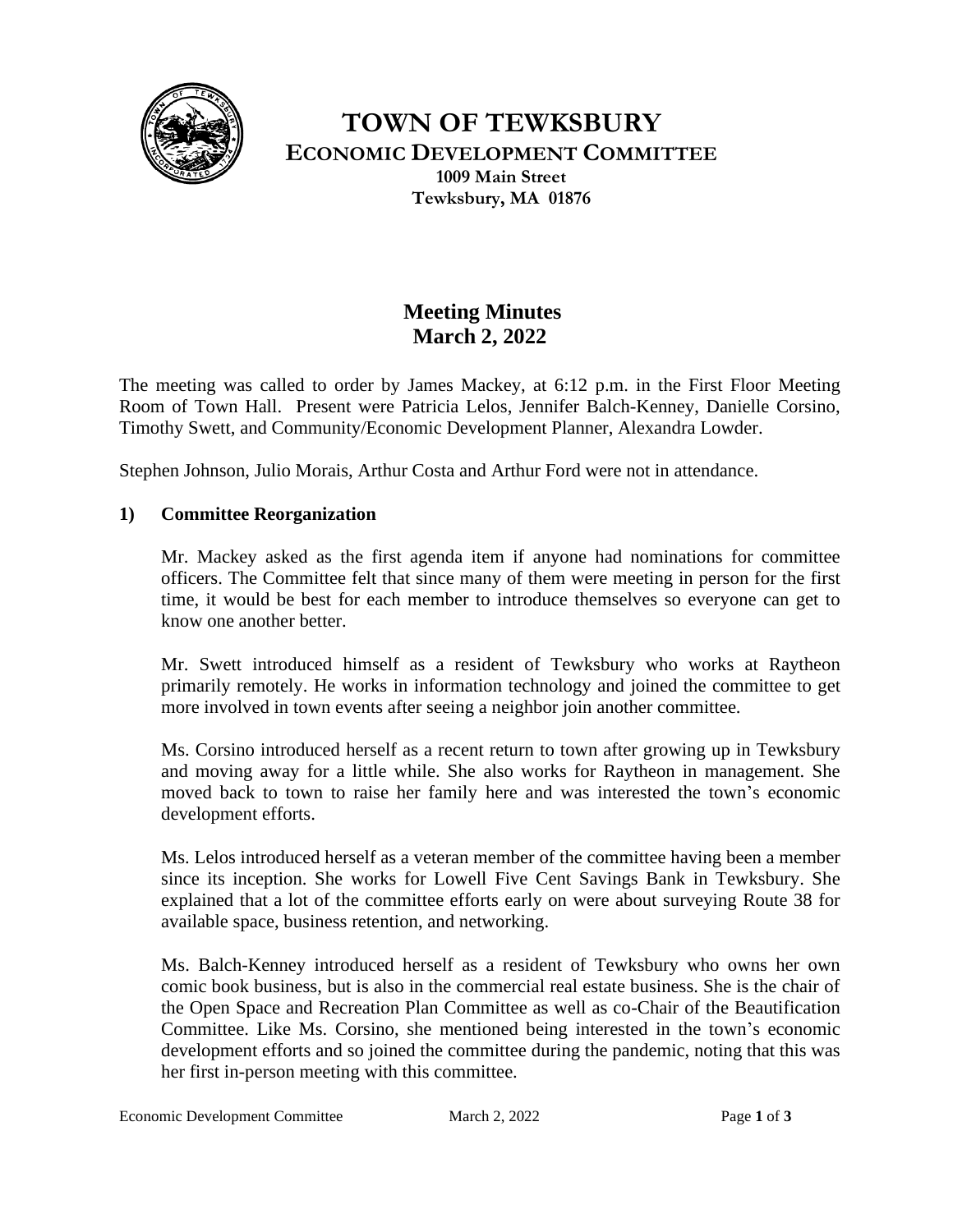Mr. Mackey explained that he is the Select Board representative for the committee and will serve as Chair until the committee reorganizes. He discussed his interest in economic development during his board campaign, and it was something he discussed with the Town Manager soon after being elected. He said that he is here for the committee and is eager to hear their ideas.

Ms. Lowder introduced herself as the Community/Economic Development Planner for the Town. She has been working for the Town since 2019 and was involved in committees before that. She is new to the planner position but had advocated for economic development to be part of her daily job as she saw it as a need which residents were eager to address.

Following introductions, it was deemed prudent to further delay officer nominations until we had either heard back from the members not present or everyone was attending the next meeting.

## **2) Updates to Economic Development Efforts Within Town Hall**

 Ms. Lowder went over the progress she has made since taking on the Community/Economic Development Planner position. These efforts include being part of the town's website makeover including a proposed Economic Development webpage, reaching out to local real estate brokers and property managers and creating new reference literature for businesses.

 Ideas for improving the documents were put forth by Ms. Corsino and include putting links in the business guide, maps with allowed uses at certain addresses, hyperlinks throughout any documents provided for permitting, and flowcharts.

# **3) Future Plans**

 Mr. Mackey asked the members what they would like to see this committee focus on and what their efforts should be going forward, including frequency of meetings. Mr. Swett called the committee mission statement to everyone's attention and said they can operate within an interpretation of the current mission or draft a new one. Ms. Corsino stated that she thought monthly meetings might be helpful as the committee gets reestablished then perhaps move to quarterly updates. She also said that the committee should think about what kind of feedback it can offer to other boards and commissions.

 Ms. Lelos noted that, in the past, business liaison breakfast events were always great and would like to look into hosting similar events in the future. She also stated that the committee should be the voice of businesses and residents alike. Ms. Balch-Kenney mentioned reaching out to the members who were not present to see if they are still interested in being on the committee.

 Mr. Mackey said that he thought this committee could serve to fill any gaps between the Wilmington/Tewksbury Chamber of Commerce and staff efforts. He also noted that this committee should make efforts to advise and support Ms. Lowder's efforts.